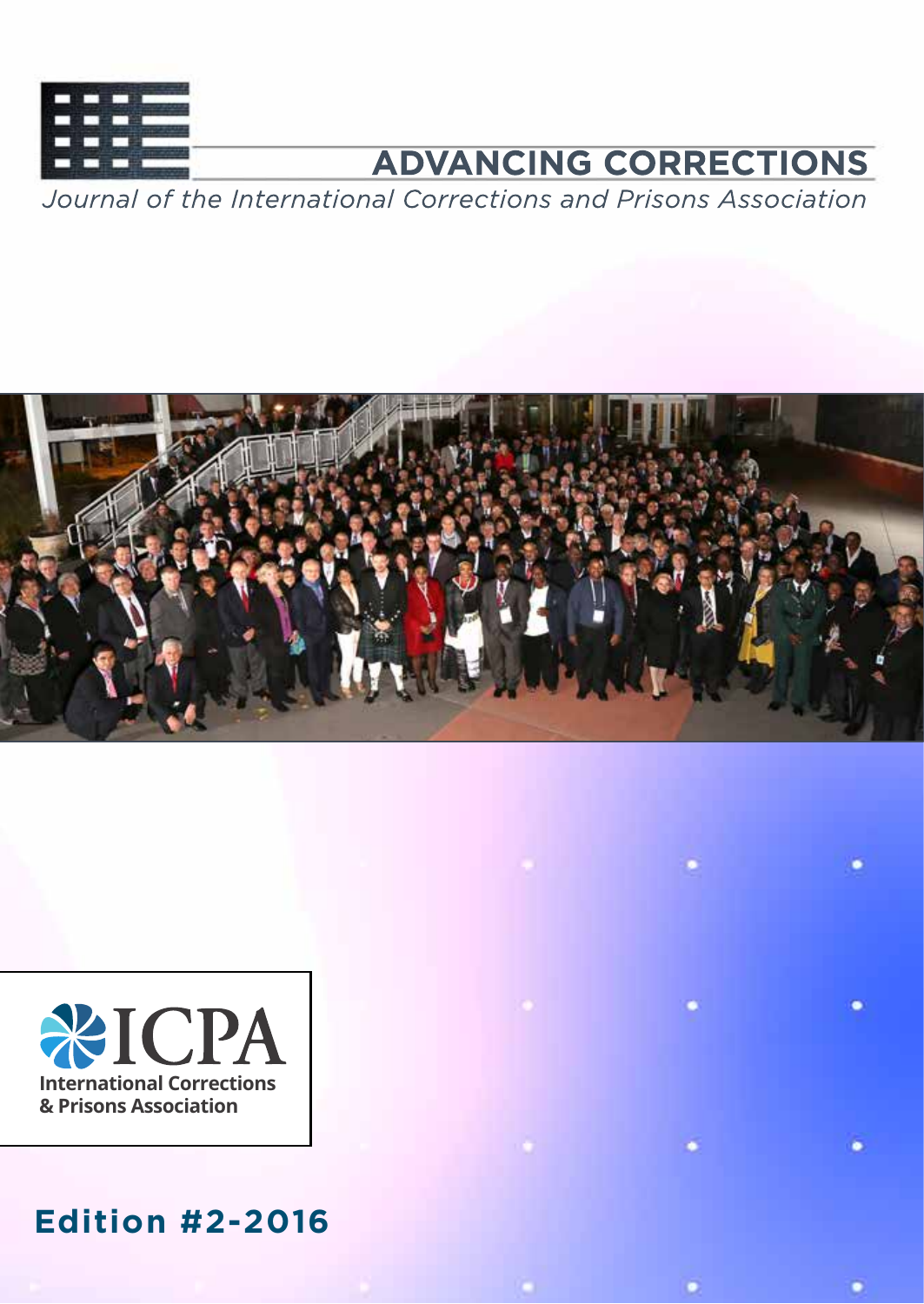

## **USING IMPLEMENTATION SCIENCE TO TURN "RESEARCH INTO PRACTICE": LESSONS LEARNED FROM INTEGRATING MOTIVATIONAL INTERVIEWING**

## **Michael D. Clark, MSW International Association for Correctional and Forensic Psychology**

#### Abstract

The focus of this article is to examine implementation science as applied to correctional practices. Implementation science, as posited by Fixsen (2005) and the National Implementation Research Network (NIRM), will be reviewed, with attention paid to competency drivers, as well as the degrees and stages of implementation. The purpose of this article is to convey that implementation efforts can vary in developing needed capabilities to ensure proper scale and fidelity are achieved for effective practice of a correctional approach. The adoption of Motivational Interviewing (Miller & Rollnick, 2013), an emerging correctional practice, is used to describe "lessons learned" regarding several important implementation issues. This article offers six suggestions for correctional groups to improve their implementation outcomes. These suggestions are based on actual field experience and case studies of multiple implementation initiatives of Motivational Interviewing across the USA.

Keywords: implementation science, motivational interviewing, organizational readiness, practice drift, coaching and feedback, communities of practice, blended learning.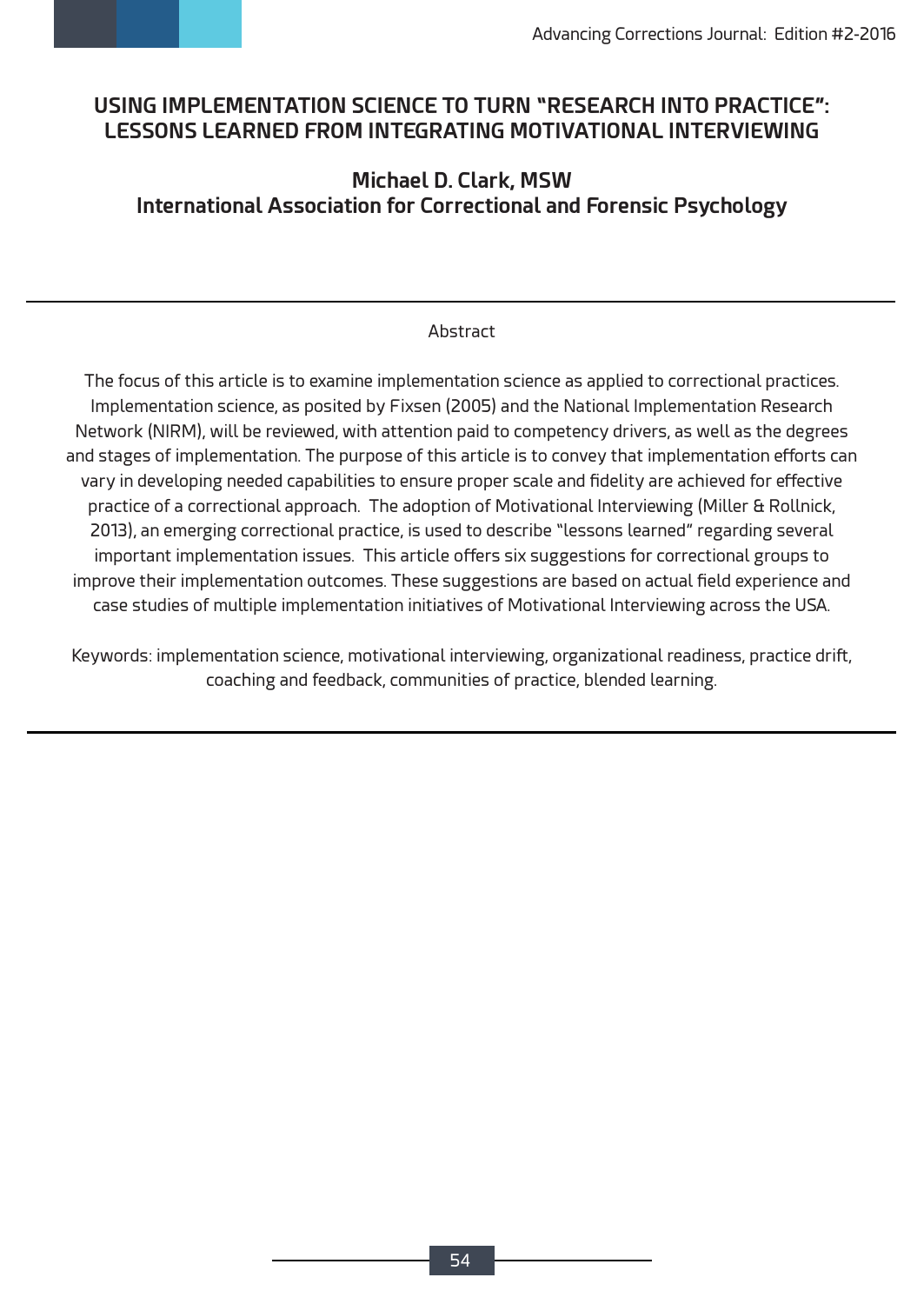#### **I. Introduction**

The relationship between research and practice remains a contested area. Many implore researchers to make their work more useful and relevant to direct practice, while a parallel appeal calls practitioners to embrace research in their day-to-day work. Research findings are not often written in practitioner-friendly language, and so much of what improves practice work with offenders is "lost in translation." Practitioners can be wary of researchers who claim superior knowledge and can stonewall important findings, which only serves to continue needless mediocrity. How can it be that "what is known is not what is adopted"? This article actively seeks a better alliance between researcher and practitioner – believing that an improved relationship will allow correctional services to reap a harvest of benefits.

Earnest conversations regarding research-to-practice – discussions that move beyond fanciful wish or "someday" ideas – must eventually find their way to implementation science; a necessity because the terms "intervention" and "implementation" are completely different from each other. Implementation becomes a bridge between research-investigation and intervention-fieldwork. Implementation science expert, Prof. Dean Fixsen, PhD, at the University of North Carolina, a member of the National Implementation Research Network (NIRM) once posed a question: "If evidence-based practice is the 'serum' then what implementation tools and methods can act as your 'syringe'?" (Fixen, et.al., 2005). Curative serums (the mindsets and skillsets of Evidence-Based Practices) that can improve the body's health (improved offender behavior / community safety) must be somehow injected into the body (direct practice / correctional services). We look to implementation science to help us blend "know" into "know-how." As a field, we have discovered that cabinets full of paperwork and the manuals which line our agency shelves do not equal innovative practices. While the folders and manuals may represent what is known about effective interventions, knowledge – by itself – is not transformation. Implementation science consists of three main drivers: competency, leadership and organization (Fixsen et al., 2005). The scope of this article will examine the aspect of 'competency' drivers. It will investigate issues of implementation science, examining lessons-learned from importing Motivational Interviewing (Miller & Rollnick, 2013; Stinson & Clark), in press), an evidence-based practice into correctional agencies. A brief introduction of Motivational Interviewing or "MI" is warranted.

#### **II. Motivational Interviewing**

MI is an approach that helps staff incorporate a working knowledge of human motivation into their practice, to communicate with people about change—and ultimately—to facilitate an offender's readiness to change. It first emerged from work with addictions but has since widened its reach, becoming a favored approach for use with populations in a variety of settings (Burke, Arkowitz, & Dunn, 2002), including criminal justice agencies (Birgden, 2004; McMurran, 2002; Farrall, 2002), probation (Walters, Clark, Gingerich, & Meltzer, 2007; Clark, 2005; Ginsburg et.al., 2002; Harper & Hardy, 2000; Miller, 1999), and corrections (Antiss, Polaschek & Wilson, 2011). Broadly, this growth in the use of MI parallels the current drive to move beyond a sole focus on compliance and embrace the "business of behavior change" in corrections and criminal justice (Clark, et. al, 2006). Internationally, correctional agencies have begun to incorporate motivational interviewing within their offender treatment and re-entry services, for both mental health or specialty service professionals as well as direct line staff. More than 30 nations have adopted Motivational Interviewing for use within their courts, prisons, and community corrections and supervision agencies, as is evidenced by the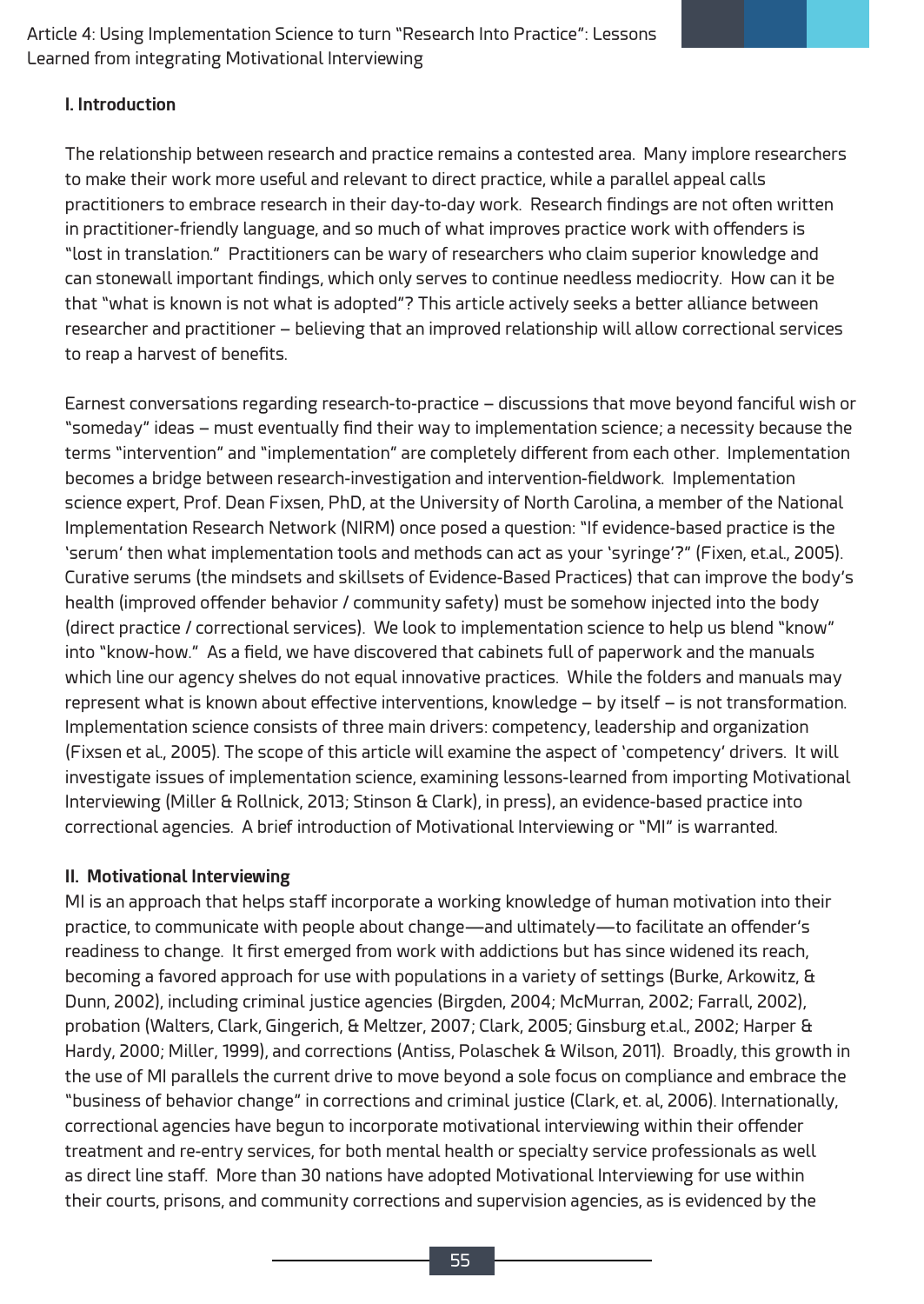availability of trainers and trainings in multiple languages and locations (Stinson & Clark, in press).

Historically, motivation has been viewed as a more-or-less fixed characteristic of offenders, much like adult height or eye color. This would suggest than an offender presents with a certain motivational "profile," and until that individual is ready for change, there is little that you can do to influence his or her choices and behaviors. However, there is a fair amount one can do to influence an offender's chances of success. Motivation is not a fixed trait but rather a condition or state, which can be raised or lowered by how we work with an offender. With human motivation in mind, MI is an approach that prepares offenders for the work of change. It posits that people need to prepare for change, which is as true for offenders as it is for the rest of us. Corrections staff are seldom taught how to prepare offenders for change; instead, we jump to problem solving, goal setting, planning and the like, ignoring or bypassing whether the offender even feels it important to change or whether they have any confidence they can do so. With the adage in mind of "first things first" this approach offers helpful tools for establishing an empathic and collaborative relationship. We must start by building engagement if we hope to start at all. Getting the offender to talk and trust is a primary effort, with training in basic listening and engagement strategies to help with this process.

Next steps probe for the person's values, exploring and listening for any discrepancies for how their current behavior might not match up with deeply-held values. Staff are taught to find gaps or disconnections between values and behaviors – reflecting back any discrepancies between values and actions. Motivational interviewing draws attention to the idea that it is these discrepancies that propel the offender's perceived importance of change. No discrepancy means no motivation. Discrepancy amplifies the offender's own reasons for change. Highlighting this discrepancy to create an appetite for change. Research finds that long-term change is more likely to occur for intrinsic reasons (Deci & Ryan, 1985). Quite often, what one assumes would motivate the offender simply does not. Motivational interviewing would have you discover the things that are valued by the individual offender and what also reinforces those values. The defining difference for this approach is that it *evokes* the offender's own intrinsic reasons for change, rather than trying to "install" our ideas as to why change is important.

#### **III. There Are Different Degrees of Implementation**

Most correctional personnel have come to know that "all implementation is not created equal." The National Implementation Research Network (Fixsen & Blase, 2007) describes three degrees of implementation: (1) paper, (2) process, and (3) performance:

- 1. *Paper implementation* often results when management intends to comply with the desires of an outside group, such as an accreditation organization or funding source. For example, the policy and procedures manual states that a new approach will be used. The practice manual may be placed on a shelf and staff are directed to start delivering the new approach, but training or supervision is absent. Paper implementation does not even rise to "going through the motions." By itself it is not "implementation" at all.
- 2. *Process implementation* is "going through the motions." New plans are put in place for training, possibly also for supervision and reporting forms. Training consists of workshops where *attendance* at the training event is the sole evidence offered (a priori) that staff "have been trained." Line staff supervisors or managers, may or may not, attend the training. Attendance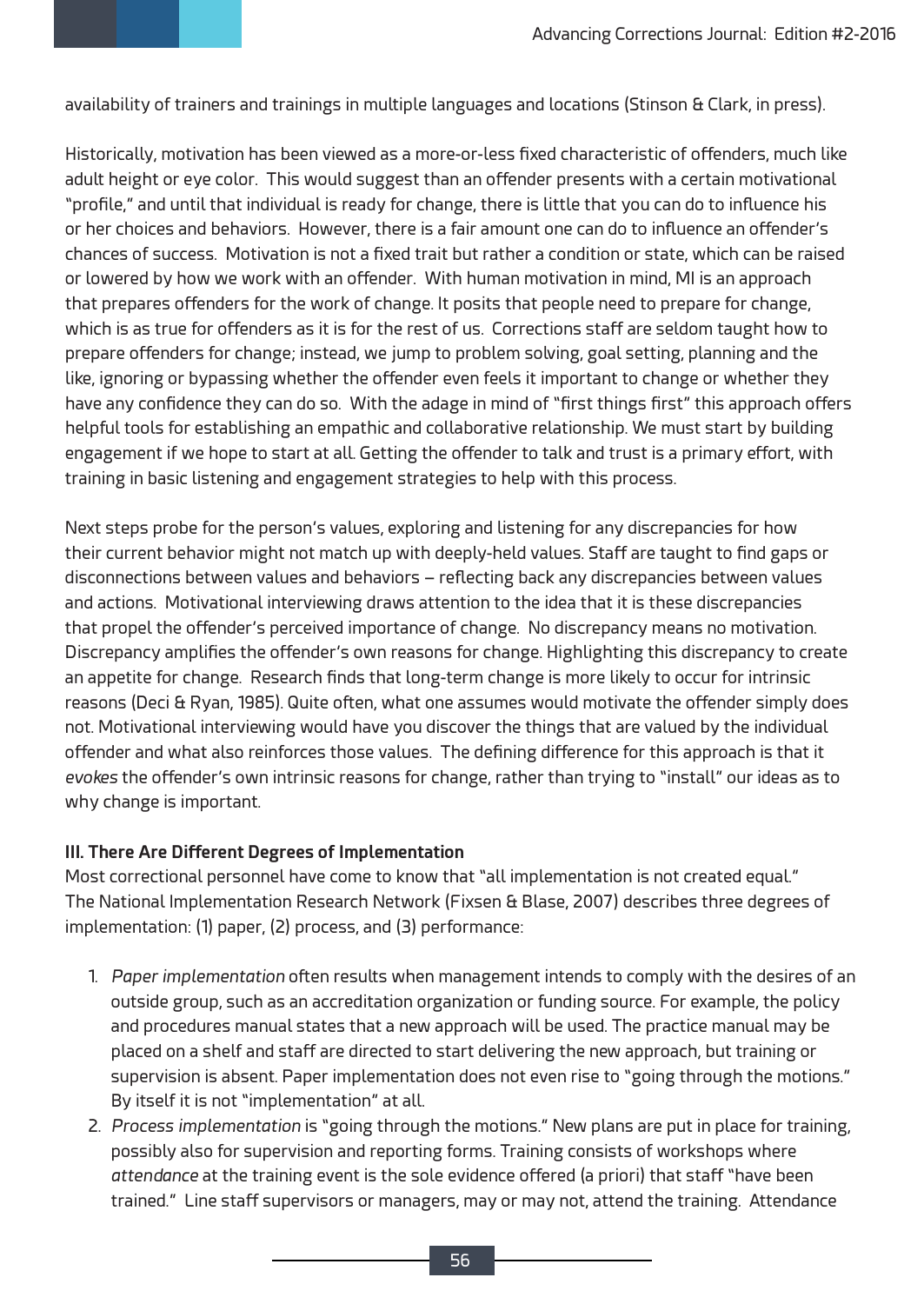by upper management, wardens, judges or agency directors is infrequent and uncommon. There is no evaluation of actual change in staff performance as a result of "training," or any determination if changes in staff behavior have impacted offender behavioral outcomes. Consultants have observed this level of implementation in many organizations who claim to be "practicing an Evidence-Based Practice."

3. *Performance implementation* is the level that engenders the outcomes we seek. It involves not only workshop training, but coaching, evaluation of work samples, supervision of staff, ensured service delivery to inmates, parolees and probationers, as well as evaluation of effects on offender behavior change. It is only with performance implementation that both fidelity to the model and the scale of performance will be sufficient to *change staff behavior to thereby change offender behavior*.

Constraint of space prohibits a thorough account of each degree of implementation, yet there are two important benefits from a review of these three degrees of implementation. The first benefit is to recognize where implementation initiatives may have fallen short, stopping at paper or process levels, and finally, to understand the importance of ensuring the third level of performance implementation is realized.

#### **IV. Suggestions for Implementation**

This author has facilitated implementation initiatives in MI within large correctional jurisdictions (USA), as well as numerous probation departments and adjunct counseling groups who work primarily with court-involved offenders. For almost two decades I have met and interacted with management teams that direct correctional organizations. I have been fortunate to sit with these leaders from courts, agencies and facilities as they shared their accounts of implementing Motivational Interviewing within their organizations. These disclosures included both success and failure – detailing novelty and innovation as well as frustration and flops. It will be helpful to start by examining six important learning points that came to light from this implementation work:

- A. We back our way into preparation and commitment
- B. Some things are harder to learn than others.
- C. The "extinction effect" which can steal from newly acquired skills must be considered
- D. Corrections must place greater emphasis on coaching and feedback
- E. Sustaining skills involves "communities of practice" (COP)
- F. Blended learning options

## A. We Back Our Way into Preparation and Commitment

MI is a skill-based approach which takes effort and perseverance to learn—and the faint of heart or those looking for a quick-fix need not apply. Yet correctional agencies often make this harder than it needs to be, as critical work for system readiness is often neglected. Beyond the three types of implementation (paper, process, performance) Fixsen, et al., 2005, also established six sequential stages for *performance implementation*:

- Exploration and Adoption
- Program Installation
- Initial Implementation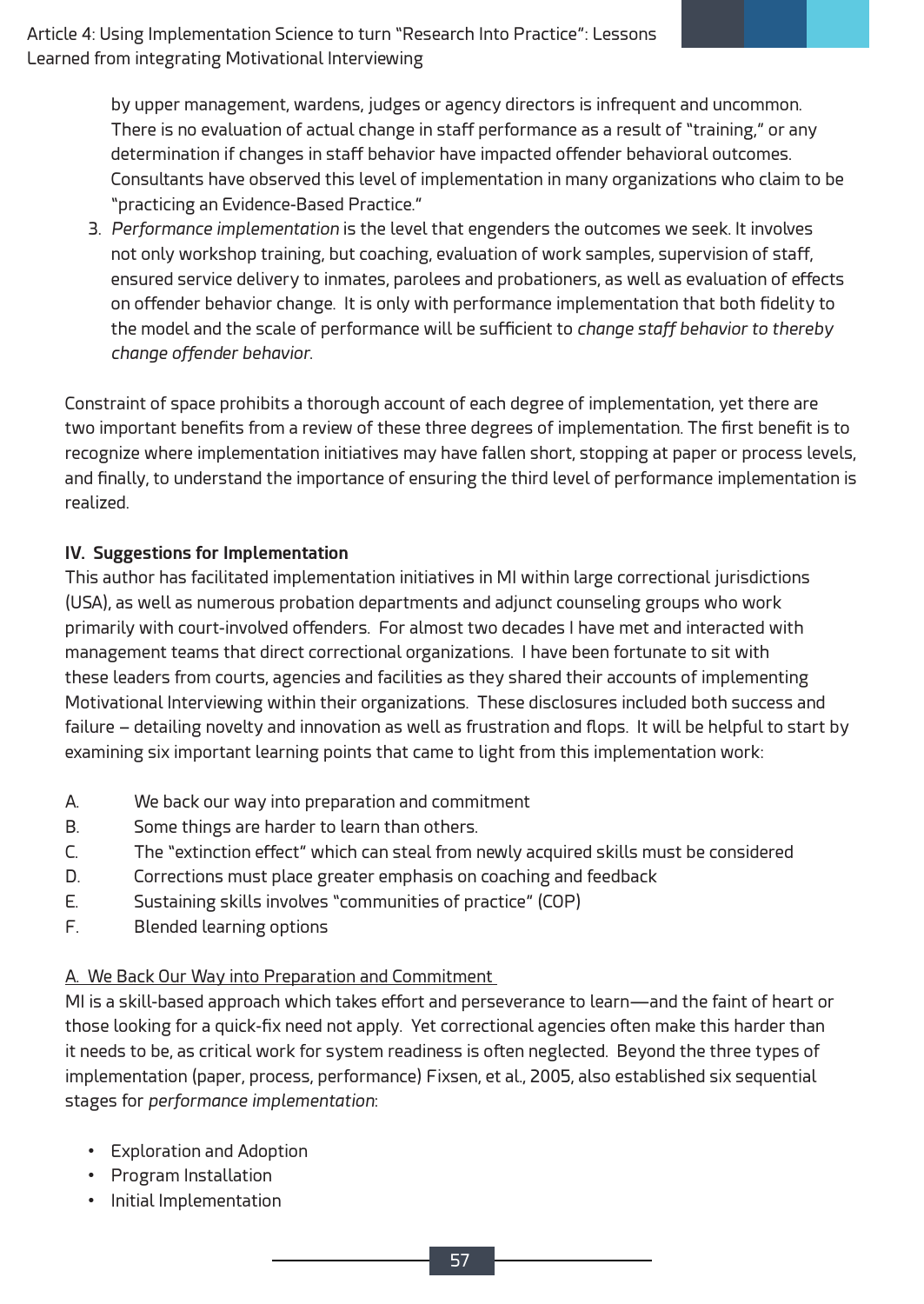- Full Operation
- Innovation
- Sustainability

What is important to point out from this list is that *staff training does not occur until the second stage* (program installation)! A troublesome correlation is realized when managers, so eager to "get going," that they forgo preparation – yet it is this very same preparation that will often decide whether an initiative continues and takes root or fades away over time. Gathering information, finding support among staff and management, reassigning agency resources, reorganizing or realigning staff, as well changes in policy and procedures – there are so many critical activities to be accomplished before the first training group is ever assembled. The problem in Corrections (and most other social services as well) is that these early efforts are almost nonexistent as everything begins with training.

Grant funding seems to be a "usual suspect." The rollout sequence for many grants starts with training—with funding earmarked to continue the service or program once the training has ended. Starting with training is a poor beginning that often ensures trouble will be coming further down the road; a fiscal award seeming to guarantee the "cart will come before the horse." Correctional agencies that access grant funding would be better served if there were mandates to ensure organizational readiness should be completed as part of pre-training preparation requirements. In our experience, when initiatives start with training one could almost start an imaginary stopwatch, marking time (days, weeks, months) until problems inevitably occur. These problems cause staff and management to scramble backwards to put supports in place. Headaches and frustrations can be avoided by ensuring the necessary backing and organizational supports are in place before training begins. The familiar adage "an ounce of preparation is worth a pound of cure" changes in this situation to read "preparation is prevention." A good example of this "backing up to continue forward" was evidenced by a Motivational Interviewing Implementation initiative put in play by the State of Wyoming (USA) Department of Correction (Clark, 2015). In this instance, this correctional department found their implementation initiative had stalled after two years of training. Their response was to call all supervisors, managers and department administrators into an in-person day-long meeting to problemsolve. The result was to enact multiple organizational supports; renewing their focus by making necessary changes to policy, procedures, personnel and reallocation of duties. After backing up to put earlier implementation stage supports put in place, the initiative now enters its eighth consecutive year.

There are several early supports to consider:

- Interest and buy-in with staff
- Interest and buy-in with management/supervision
- Answering the questions, Why do we want this? How will we use this? Who will be trained? Why these staff? When? By whom? How much? How often? Managers-supervisors?
- Sustainability plans coaching and feedback. How often? By whom? What format? MI supervision by management?
- Reallocation of duties for coaches and in-house trainers (taking some duties away if training and coaching duties are to be added)
- Changes in job specifications? Annual evaluations? New hiring practices?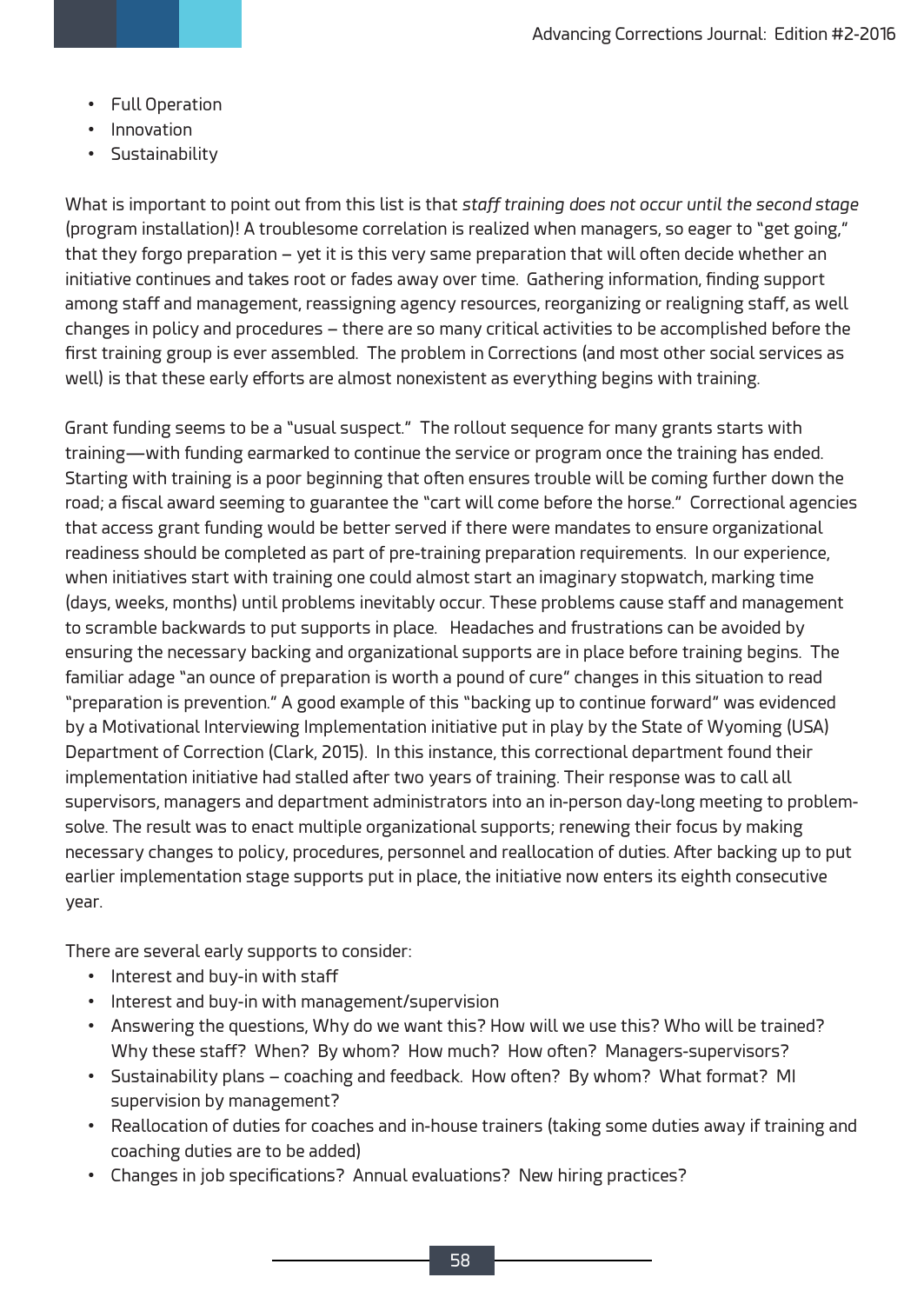#### B. Some things are harder to learn than others

In the case of Motivational Interviewing, as well as many other correctional practices, there is no minimum or sufficient "dose" of training to guarantee competence. . There is a certain level of training needed to change staff behavior, though another level is needed to change offender behavior. For example, Motivational Interviewing is a skills-based practice, and these skills are very much like learning how to play golf or fly an airplane. Mastery is more than claiming a certain number of hours of didactic training. Unfortunately, staff often over-estimate their skill level, believing themselves to be more proficient than they are. Fortunately, some staff members learn and develop the skills quickly, showing early mastery. This is not always the case, however, and one must plan for continued skills training and reinforcement. People also easily fall prey to the "inoculation effect," or believing that after minimal training, they are in no need of more. Instead, implementation is a process rather than an event. For instance, painting a room in a house is a specific, one-time event. When it is finished, you can complete the job and marvel at the new look. In contrast, overall home upkeep is a process – one of monitoring the status of multiple rooms, appliances, and systems, as well as prompt response and repair to emerging problems, routine maintenance, and continual budgeting for anticipated future needs. Such preparation is continual. The same holds true for learning and practicing Motivational Interviewing.

The time and effort needed to adequately learn MI is not always assigned. This becomes apparent when emerging correctional approaches are reviewed. In the introduction to this article, I cited an analogy posed by implementation guru Dean Fixsen, (Fixsen, et al., 1995). Fixsen used a question to offer his analogy, "If evidence-based practice is the 'serum' then what implementation tools and methods can act as your 'syringe'?" In emerging offender treatment programs, MI can be given short-shrift because the complexity of skills are often misunderstood or the time needed to be able to learn to practice them competently is misjudged. Put another way, foundational skills that may be "simple-to-understand" does not mean they are "easy-to-acquire." Fixsen's analogy then changes to the question, "What if the 'serum' is not delivered in the correct dosage?"

There are many offender treatment programs to choose from – all aimed at reducing recidivism for community safety, and many of which have received some empirical support. Some of the more wellknown models include: Effective Practices in Community Supervision (EPICS; University of Cincinnati Correctional Institute), Staff Training Aimed at Reducing Re-arrest (STARR; Robinson, et al., 2011), varied cognitive behavioral treatments, and as variations of the cognitive behavioral model, Thinking for a Change (T4C; Bush, Glick, Taymans, & Guevera, 2011) and the Strategic Training Initiative in Community Supervision (STICS; Bonta, et al., 2010). These approaches are based on the Risk, Need, Responsivity (RNR) framework that is part of the larger principles for evidence-based practice in offender work (e.g., Andrews & Carvell, 1998; Bogue, et al., 2004; Bonta & Andrews, 2007; Dowden & Andrews, 1999, 2000). They all call for Motivational Interviewing (or important elements thereof), but where does MI fit?

When offender treatment programs claim to use Motivational Interviewing, there may be little adherence to what has been described so carefully by the MI originators (Miller & Rollnick, 2013). The great concern is that MI becomes merely a mirage – visible from afar but vanishing when fidelity checks are performed. Those who develop these many Correctional practices grasp the benefits of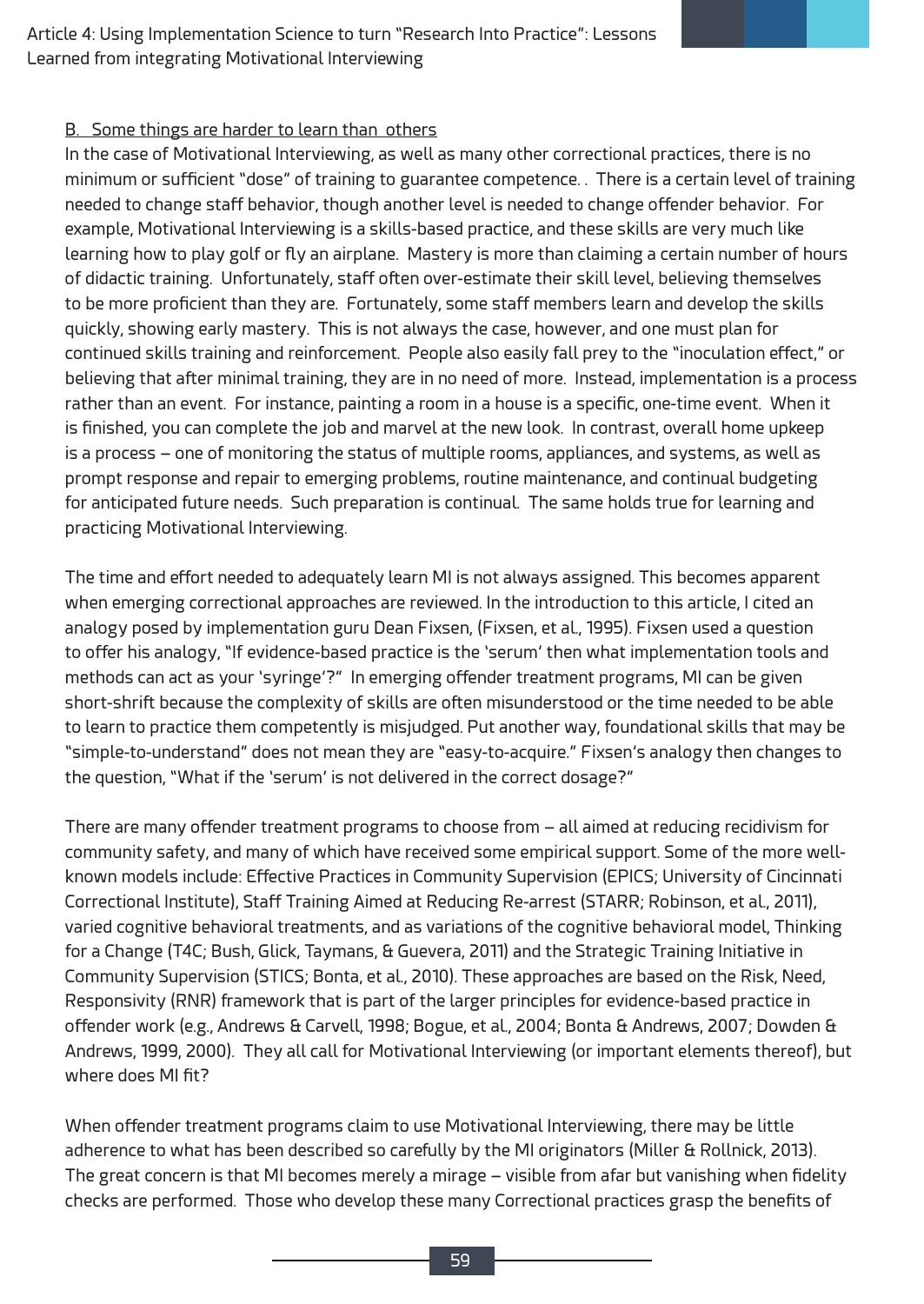beginning offender work with engagement, followed by work to increase cooperation and influencing motivation. However, many correctional practices execute their own programming first, adding a smattering of "Motivational Interviewing" as an afterthought.

This is not nearly as effective as starting with Motivational Interviewing, implementing this approach and allowing time for adequate skill acquisition. When MI is learned as a foundational practice, and allotted the time to attain competency in the many skills – correctional approaches can then add their unique strategies in building-block fashion. Effective treatment increases via sensible increments. I do not fault those who have authored these correctional practices or those who train these programs to staff. Instead, problems occur when people underestimate the ease with which Motivational Interviewing can be implemented and the time it takes to arrive at competent skill levels.

#### C. The "extinction effect" that can steal from newly acquired skills must be considered

Although known by many names – diminished skills, practice drift, competence drain, or skill erosion – the extinction effect is a very real problem in implementation of Motivational Interviewing. Learned skills can diminish over time, and people will also change important components of their practice, either replacing learned methods with preferred variations, or simply forgetting or disregarding important elements of the practice.

Consider what it takes to learn to play the piano. One or two days of intensive and all-day practice, possibly followed by additional training over the course of several more days, and you would have a working knowledge of the piano, as well as some rudimentary ability to play. But what if you didn't play again for months, or a year? And what if you have no further lessons? The consequences are obvious – you would no longer remember how to play, and you would be unlikely to initiate the effort. This is a common occurrence with Motivational Interviewing and other approaches in offender settings. The lack of post-training follow-up causes even skilled and well-intentioned staff members to forget what they have previously learned, and they are unlikely to use these skills in the future.

#### D. Corrections must place greater emphasis on coaching and feedback

Feedback is fundamental for any kind of learning, and immediate feedback that occurs in the moment is even more helpful. Does your agency provide ongoing coaching and feedback after training concludes? If the norm in your agency is to provide only the training, then you're in the majority. Whether training involves singular or multiple sessions, most agencies end their implementation effort with training, neglecting the importance of ongoing coaching and feedback to enhance learning and practice. Staff build skills with greater speed and competency under the helpful eye of a coach who offers feedback and correction.

Many who work with offenders operate in relative isolation, with few people observing their interactions with offenders. Yet learning is impaired in the absence of feedback, and building a mechanism for staff to receive feedback as they learn enhances performance. Feedback is fundamental for any kind of learning, and immediate feedback is even more helpful. Consider how difficult it would be to learn the skills of archery, if you *practiced in the dark*! Review of your work in session or via audio or video tapes will offer a large return of investment for the effort. Coaching allows comments, review, reactions, advice, and tips, all of which lead to improvement in your performance. Additionally, the coach should have more experience and skill in Motivational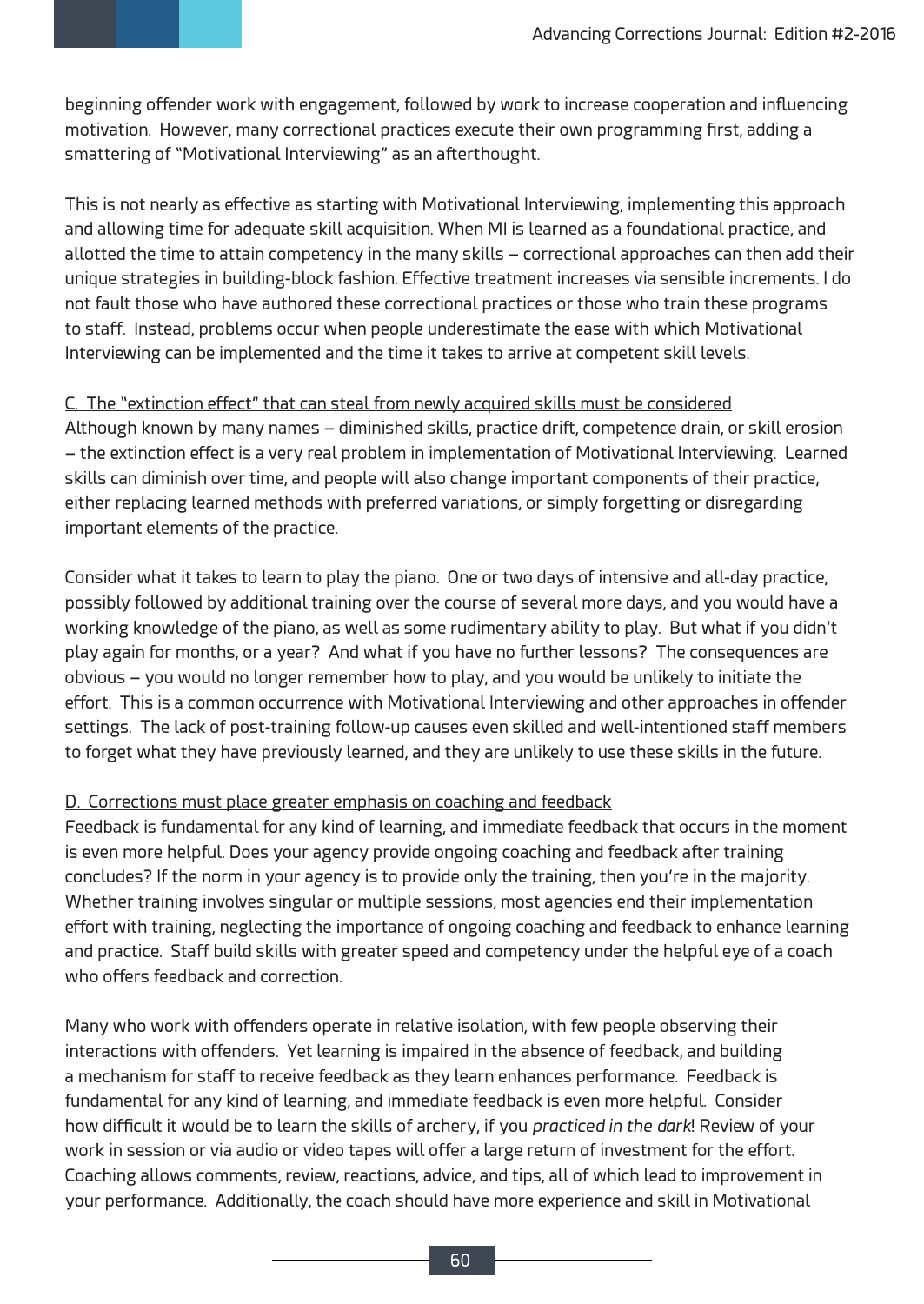Interviewing than the person they are instructing.

But what about experienced staff members? One might think that they need little coaching. However, coaching and feedback may be more important than accumulated experience. A consistent finding in counseling research noteworthy for corrections, for example, is that counselors with many years of practice have no better client outcomes, on average, than those who were only recently trained. This includes findings of little difference between professionals and paraprofessionals, or therapists with varying levels of experience.

How can this be? Finding no or only small differences in effectiveness between novice and experienced professionals is both surprising and distressing. We are reminded that one of the most replicated findings in medicine is the effect of experience. A surgeon who has done a particular procedure two thousand times is simply better at it than someone who has done it twice – the experienced surgeon produces better outcomes, fewer complications, and less adverse effects. How does this fit with counseling research suggesting that experience does not matter? The surgeons get constant feedback. They rarely practice alone, and when there are complications or adverse outcomes, they receive rapid feedback and the guided opportunity to make corrections.

Such coaching and feedback may come from multiple sources. Both trained supervisors and outside experts can perform this role. There is also an emerging use of in-house trainers, peer coaches, "MI champions", coaching within communities of practice, and web-based training to facilitate peer feedback.

E. Sustaining skills involves "communities of practice" (COP) and blended learning options Many agencies that have most effectively implemented a sustained effort in Motivational Interviewing have relied on peer groups who regularly meet to build skills. While the names of these groups may differ – the brownbag lunch group, lunch-and-learn, or the Tuesday 4 PM group – they share the commonality of peer-supported learning. Learning together with peers may be more enjoyable and effective than learning alone. It may be that meeting regularly with others who share the same interest and passion to improve is helpful for learning Motivational Interviewing to take off. Not only do they talk about Motivational Interviewing, but they practice skills and trade ideas within a supportive learning community. From administration to the front line, everyone assumes some ownership and responsibility for adopting a Motivational Interviewing style throughout the organization.

Supervisors play an important role in generating and supporting a cohesive, working peer skills group. As a supervisor, you can help form community of practice groups, help them to secure activities and exercises, provide some expert oversight and coaching, and then shield them from distractions or other responsibilities that may compromise their continuity. In this case, supervisors don't necessarily have to practice Motivational Interviewing with clients, but can help it survive and support their staff.

#### **V. Blended Learning via New Technologies for Implementation and Sustainability**

Initial instruction and training in Motivational Interviewing should be followed by continued practice with feedback and coaching to improve and increase skills, and to maintain them over time. This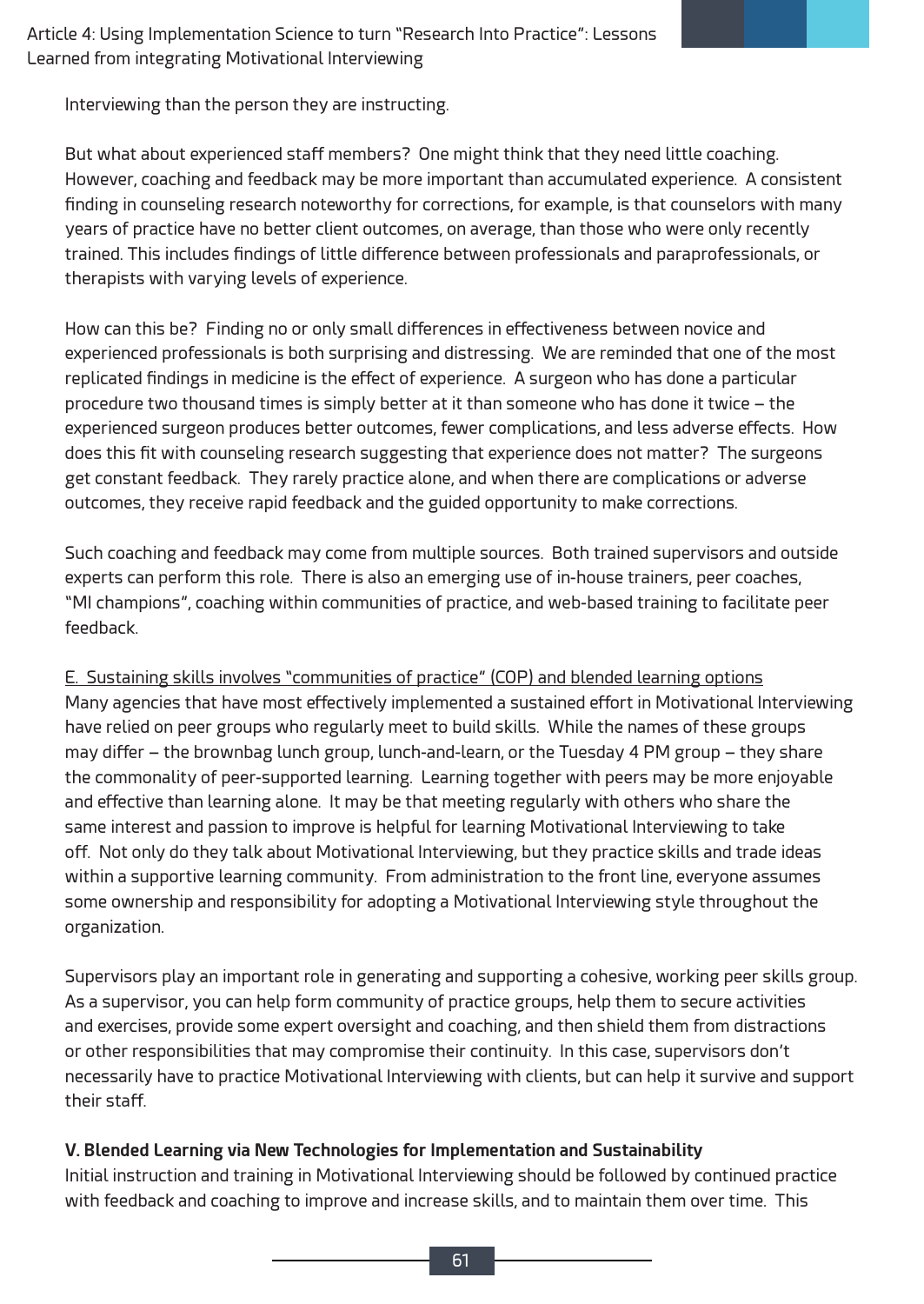section examines blended learning options to achieve these goals. "Blended learning" broadly describes the practice of using in-person classroom instruction in combination with distance education via web-based instruction (Bonk & Graham, 2006). In the past, distance education would have meant little more than occasional phone conferencing with small groups or occasional phone coaching and consultation. As technology advanced, offender agencies and other organizations were able to provide training and coaching via not only speakerphone and teleconferencing technology, but also web-based instruction, webinars, webcam meetings, video conferencing, and smart phone technology. It will be helpful to briefly examine several of these methods that are gaining greater acceptance as implementation, practice, and sustainability tools for offender agencies and systems. A table (1.1) is used to summarize four types of blended learning options:

#### *Table 1.1 - Blended Learning Options*

#### Tele-conferencing / PODS

Description: Though telephone-conference is likely familiar to most readers, there are new developments with this approach that make it attractive to coaches and trainers of Motivational Interviewing. One of these are trainings in "pods." In a pod, three staff are matched with one coach or trainer who leads each session using a speakerphone (i.e., the three staff members are onsite together with the coach/trainer remotely participating) or a multi-line call that links individuals from different locations.

#### Video-conferencing

Description: Teleconferencing and videoconferencing both allow for questions, interactions, and role-plays, along with observation and feedback. Teleconferencing requires only a telephone with speakerphone or conferencing technology, whereas videoconferencing requires a video camera, microphone, and television monitor – all of which require greater financial and technological resources. However, video cameras can capture facial expressions, gestures, and eye contact, adding another dimension to distance-based learning and practice. Visual images can more easily facilitate role plays, and will also allow for nonverbal cues and behaviors to be incorporated into the coaching of skills and their practice.

#### Web-conferencing

Description: Online or web-based meetings add computers to the use of telephones, video cameras, and web cameras for blended learning. Web-conferencing options allow a trainer or coach to meet with any number of learners in a real-time, collaborative format. Within many web-conferencing software platforms are options to share computer screens alongside video and audio display, allowing a consultant or trainer to share presentation slides or other files with learners while still interacting onscreen via video and online chat features. Another available option in some platforms is the ability to archive web-conferencing sessions for future reference and viewing, which allows an agency to build a library of recordings for others to view.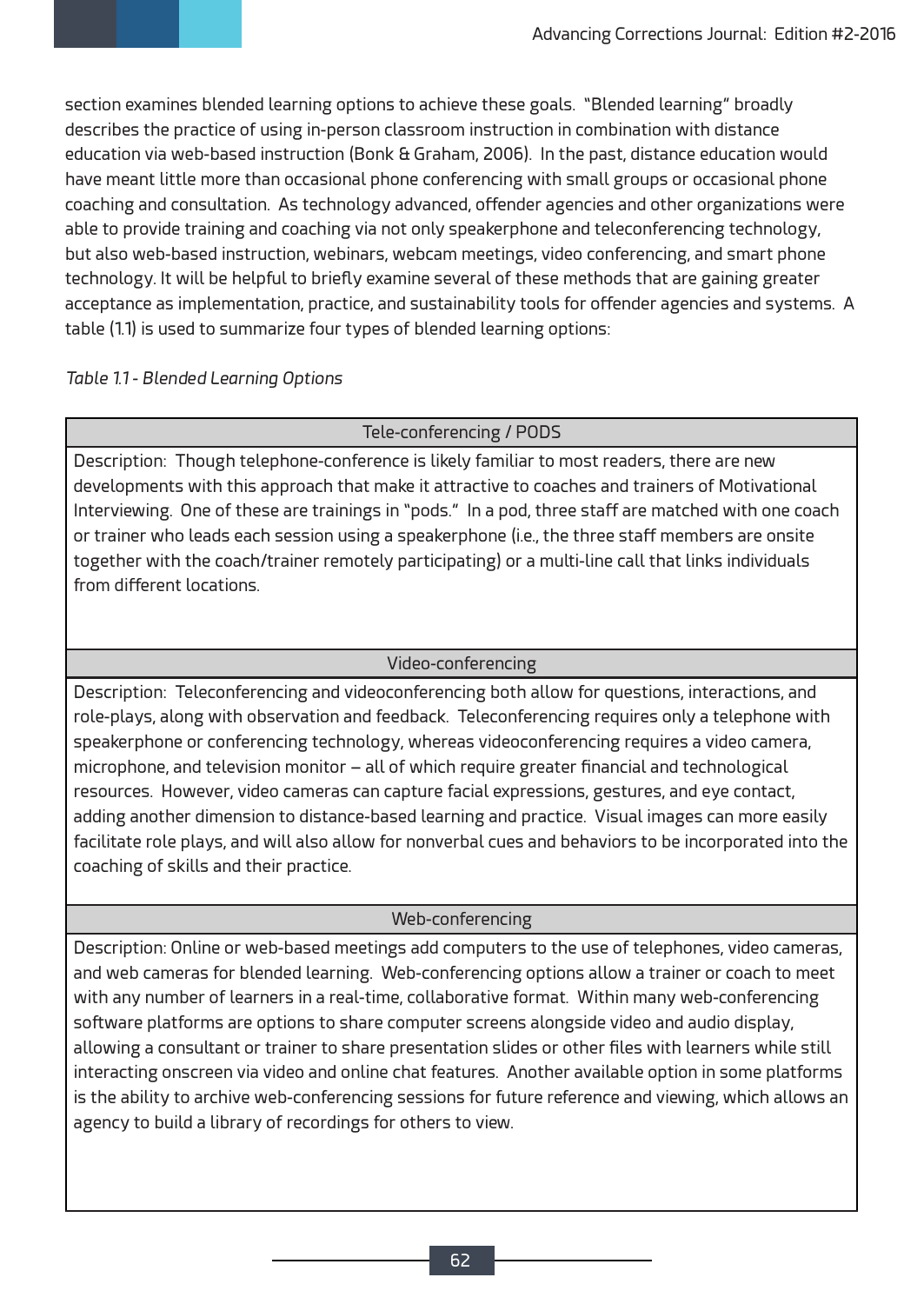#### Web courses

Description: When used efficiently, classroom training and web courses can parallel and complement one another. Web courses or webinars can be provided before or after scheduled classroom training, either preparing learners in advance or making continued learning more readily accessible. When used efficiently, classroom training and web courses can parallel and complement one another. Web courses or webinars can be provided before or after scheduled classroom training, either preparing learners in advance or making continued learning more readily accessible. First-generation web courses were general text-based slides and true-false or multiple choice exams with little interaction, engagement, or feedback. However, newer software has allowed for the development of second-generation web based learning courses that allow for constant interaction and corrective feedback. It is important to note that web courses do a wonderful job of learning transfer, but used alone they cannot build skills. In addition to web-based learning modalities, the use of communities of practice can reinforce and apply continued skills learning. These small groups can even run in tandem with web-based content learning.

The range of technological adaptation in your own agency impacts openness and ability to use blended learning options as described in the table above. Some management teams easily embrace new technology and blended learning options, while others only seem to trust on-site classroom training (e.g., Bozarth, 2010). Single episodes of classroom training by outside providers cannot be sustained over time to provide the ongoing coaching and feedback that is necessary to build skills and sustain a Motivational Interviewing program initiative.

Empirical comparisons of classroom and distance learning often find that both modalities enjoy similar rates of learning, and both can be equally motivating (e.g., Bernard, et al., 2004; Clark, Bewley, & O'Neil, 2006). While some research shows benefits of distance-learning technology over classroom instruction, and other findings reflect better performance with classroom learning, such discrepancies are often due to differences in instructional design rather than the medium in which information is conveyed (Clark, 1994, 1999; Clark & Mayer, 2007; Mayer, 2005). Anyone can readily recall a session of training that was painful, boring, or held little value. The same can be said for blended learning and distance education. One negative experience is not always reflective of all learning experiences in that modality.

It's a new technological age for offender systems. The same technologies that allow for more effective tracking and management of offenders can also facilitate implementation and sustainability of Motivational Interviewing initiatives. Progressive implementation teams understand that a few training sessions alone will not result in a competent Motivational Interviewing practice. Creative learning approaches, a continued focus on practice and feedback, and consideration of valuable characteristics of trainers and learners can refresh learning efforts and make Motivational Interviewing a lasting approach in your organization.

#### **VI. Closing**

Finally, I sympathize with correctional management teams who find the requirements of effective integration daunting. While it may seem difficult enough to (a) learn about the steps and progression of implementation science, (b) find the patience and commitment to complete necessary organizational readiness, then (c) disrupt agency operations to convene multiple training sessions,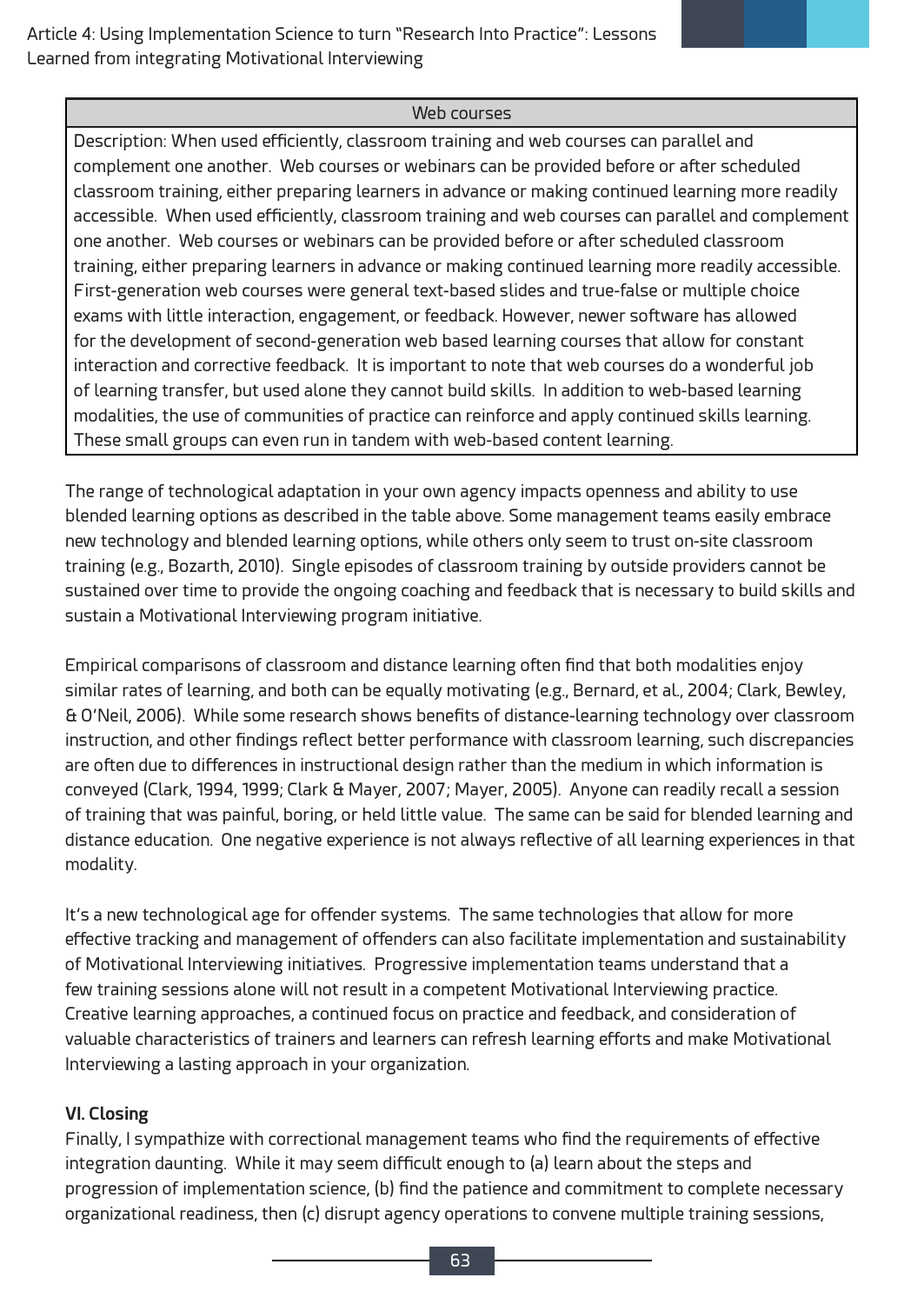only to (d) face the further call to provide coaching and feedback—there is no need for despair. Consider the finding that even a modest amount of expert coaching can significantly improve proficiency in Motivational Interviewing. This may involve as few as five or six individual coaching sessions conducted by telephone for 30 minutes each. Your organization can be creative in providing coaching and feedback without further straining already stretched resources, and mileage is gained for improving the practice of an evidence-based approach in any setting.

#### **LIST OF REFERENCES**

- Andrews, D. A. & Carvell, C. (1998). Core correctional training–core correctional supervision and counseling: Theory, research, assessment and practice. Unpublished training manual, Carleton University, Ottawa, Canada.
- Anstiss, B., Polaschek, D. L., & Wilson, M. (2011). A brief motivational interviewing intervention with prisoners: when you lead a horse to water, can it drink for itself?. Psychology, Crime & Law, 17(8), 689-710.
- Bernard, R.M., Abrami, P.C., Lou, Y., Borokhovski, E., Wade, A., Wozney, L., Wallet, P.A., Fixet, M., & Huant, B. (2004). How does distance education compare with classroom instruction? A meta-analysis of the empirical literature. Review of Educational Research, 74, 379–439.
- Birgden, A. (2004). Therapeutic jurisprudence and responsivity: Finding the will and the way in offender rehabilitation. Psychology, Crime and Law, 10(3), 283-295.
- Bogue, B., Campbell, N., Carey, M., Clawson, E., Faust, D., Florio, K., … Woodward, W. (2004). Implementing evidence-based practice in community corrections: The principles of effective intervention. Washington, DC: National Institute of Corrections.
- Bonk, C. J. & Graham, C. R. (2006). The handbook of blended learning. San Francisco, CA: Pfeiffer.
- Bonta, J., & Andrews, D. A. (2007). Risk-need-responsivity model for offender assessment and rehabilitation. Rehabilitation, 6, 1-22.
- Bonta, J., Bourgon, G., Rugge, T., Scott, T. L., Yessine, A. K., Gutierrez, L. K., ... & Canada. (2010). The strategic training initiative in community supervision: Risk-need-responsivity in the real world 2010-01. Ottawa: Public Safety Canada.
- Bozarth, J. (2010). Social media for trainers: Techniques for enhancing and extending learning. San Franciso: John Wiley & Sons.
- Burke, B. L., Arkowitz, H., & Dunn, C. (2002). The efficacy of motivational interviewing and its adaptations: What we know so far. In W. R. Miller & S. Rollnick (Eds.), Motivational interviewing: Preparing people for change (2nd ed., pp. 217-250). New York, NY: Guilford Press.Bush, J., Glick, B., Taymans, J., & Guevara, M.L. (2011). Thinking for a Change: Integrated Cognitive Behavior Change Program. Washington, DC: National Institute of Corrections.
- Clark, M. D. (2005). Motivational interviewing for probation staff: Increasing the readiness to change. Federal Probation, 69(2), 22-28.
- Clark, M. D. (2006). Entering the business of behavior change: Motivational interviewing for probation staff. Perspectives, 30(1), 38-45.Clark, M. (2015, May). Promoting effective case management for justice populations. Speech presented at the 21st Annual National TASC Conference on Drugs, Crime and Re-Entry: St. Petersburg, FL.
- Clark, M. D., Walters, S., Gingerich, R., & Meltzer, M. (2006). Motivational interviewing for probation officers: Tipping the balance toward change. Federal Probation, 70(1), 38-44.
- Clark, R.C. & Mayer, R. E. (2007). e-Learning and the science of instruction. San Francisco: Pfeiffer.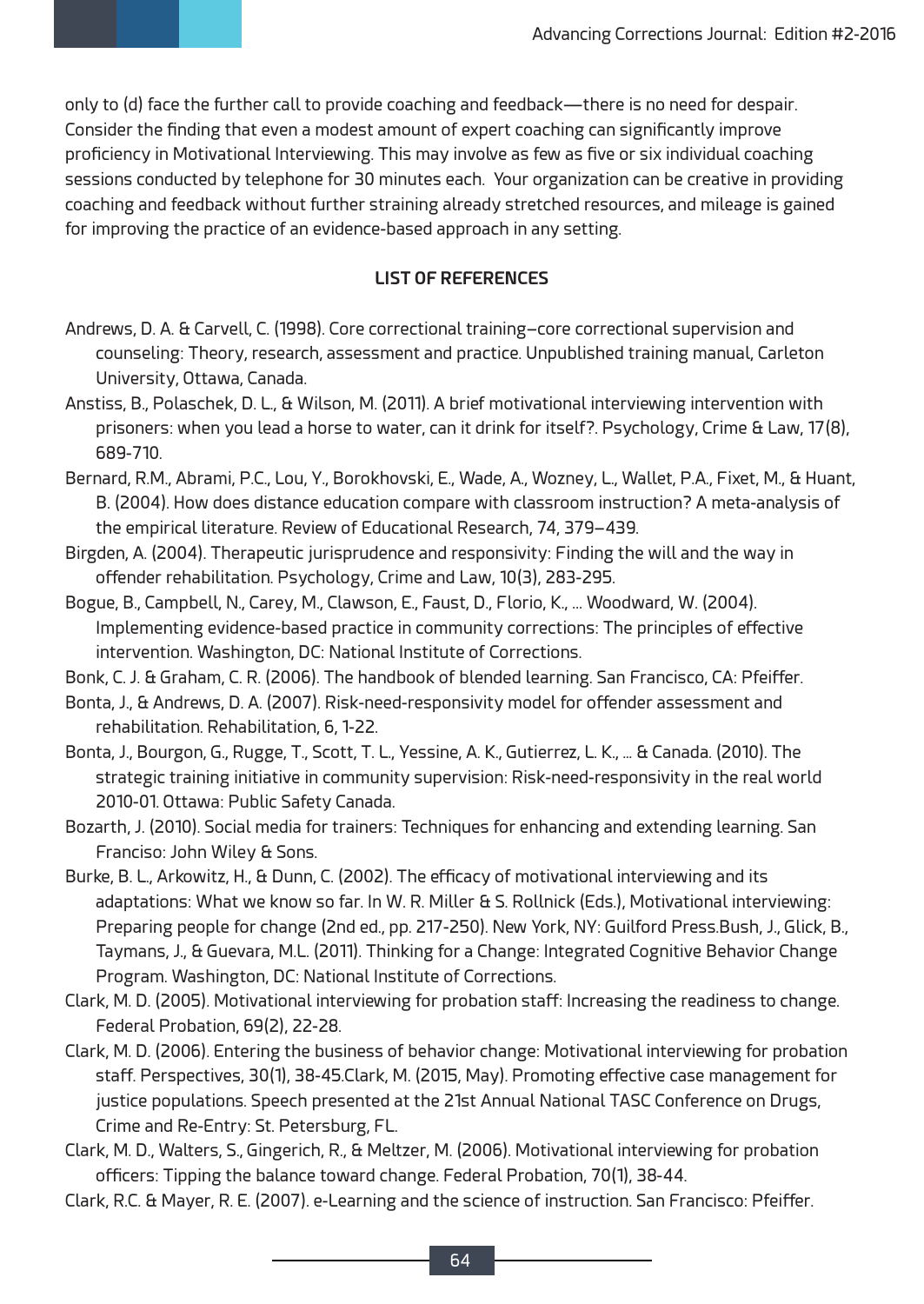- Clark, R.E. (1994). Media will never influence learning. Educational Technology Research and Development, 42(2), 21–30.
- Clark, R.E. (1999), Yin and Yang Cognitive Motivational Processes Operating in Multimedia Learning Environments. In van Merrienböer, J. (Ed.) Cognition and Multimedia Design. Herleen, Netherlands: Open University Press. 73 – 107.
- Clark, R.E., Bewley, W. L., & O'Neil, H. (2006). Heuristics for selecting distance or classroom settings for courses. In H. O'Neil & R. Perez (Eds), Web- based learning: Theory, research and practice (pp. 133- 142). Mahwah, NJ: Lawrence Erlbaum Associates.

Deci, E. L., & Ryan, R. M. (1985). Intrinsic motivation and self-determination in human behavior. New York: Plenum.

- Dowden, C., & Andrews, D. A. (1999). What works for female offenders: A meta-analytic review. Crime & Delinquency, 45(4), 438-452.
- Dowden, C., & Andrews, D. A. (2000). Effective correctional treatment and violent reoffending: A metaanalysis. Canadian J. Criminology, 42, 449-467.
- Farrall, S. (2002). Rethinking what works with offenders: Probation, social context, and desistance from crime. Portland, Oregon: Willan Publishing.
- Fixsen, D.L., Naoom, S. F., Blasé, K. A., Friedman, R. M., & Wallace, F. (2005). Implementation Research: A Synthesis of the Literature. Tampa, FL: University of South Florida. Louse de la Parte Mental Health Institute, the National Implementation Research Network (FMHI Publication #231).
- Fixsen, D. L., & Blase, K. A. (2007). National Implementation Research Network. In NCTI Technology Innovators Conference, November (Vol. 1516).
- Ginsburg, J. I. D., Mann, R. E., Rotgers, F., & Weekes, J. R. (2002). Motivational interviewing with criminal justice populations. In W. R. Miller & S. Rollnick (Eds.), Motivational interviewing: Preparing people for change (2nd ed., pp. 333-346). New York, NY: Guilford Press.
- Harper, R., & Hardy, S. (2000). An evaluation of motivational interviewing as a method of intervention with clients in a probation setting. British Journal of Social Work, 30(3), 393-400.
- Mayer, R.E. (Ed.). (2005). The Cambridge handbook of multimedia learning. New York: Cambridge University Press.
- Miller, W. R. (Ed.) (1999). Enhancing motivation for change in substance abuse treatment. Treatment Improvement Protocol (TIP) Series, No. 35. Rockville, MD: Center for Substance Abuse.
- Miller, W. R., & Rollnick, S. (2013). Motivational Interviewing: Helping people change (3rd ed.). New York: Guilford Press.
- Robinson, C.R., Vanbenschoten, S., Alexander, M. & Lowenkamp, C.T. (2011). A random (almost) study of staff training aimed at reducing re-arrest (STARR): Reducing recidivism through intentional design. Federal Probation, 75, 57-63.
- Stinson, J., & Clark, M., (in press). Motivational Interviewing for offender rehabilitation and reentry. New York: Guilford Press.
- University of Cincinnati Corrections Institute. (n.d.). The EPICS model. Retrieved from http://www. uc.edu.
- Walters, S. T., Clark, M. D., Gingerich, R., & Meltzer, M. L. (2007). Motivating offenders to change: A guide for probation and parole. Washington DC: National Institute of Corrections, U.S. Dept. of Justice.